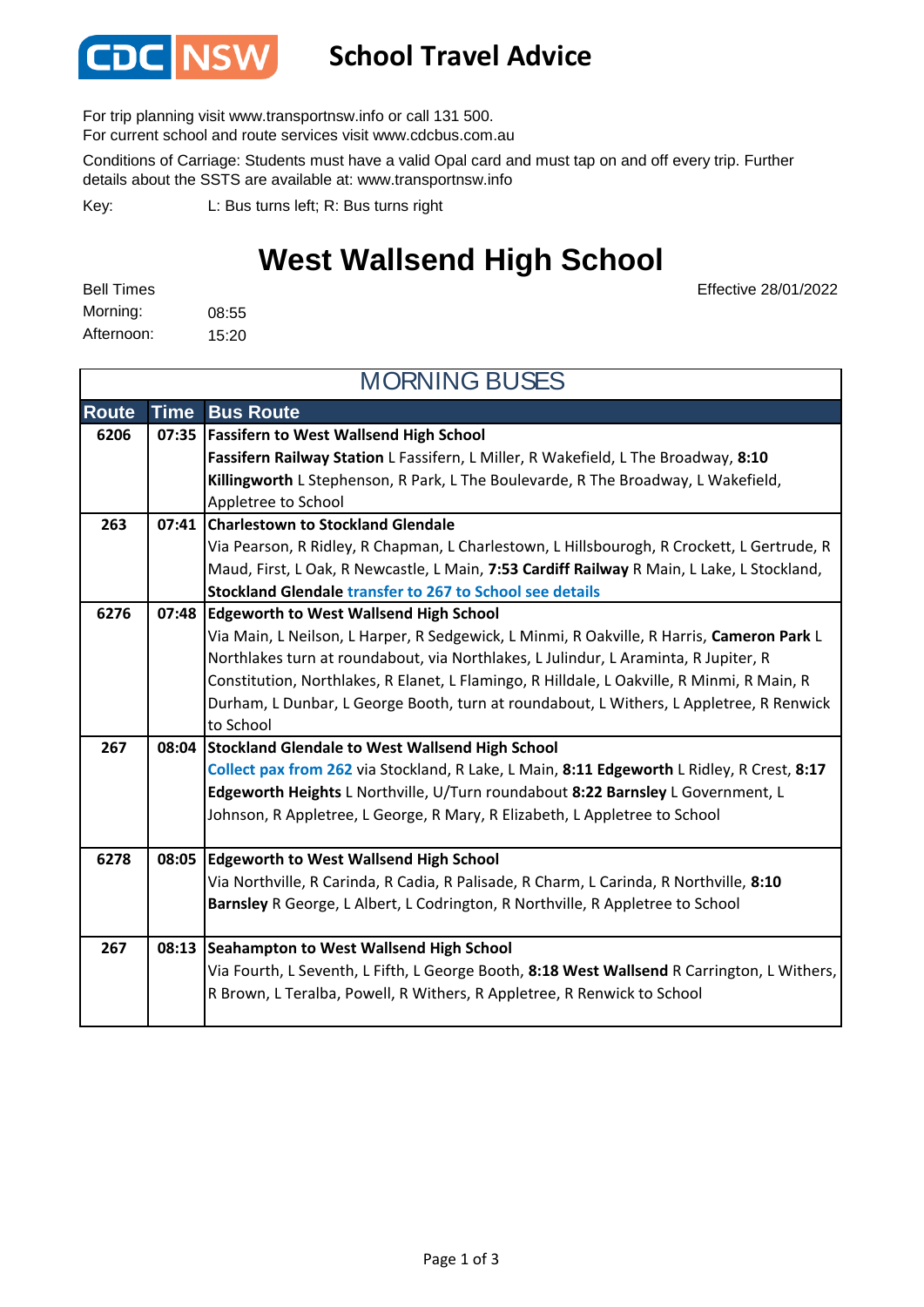# **CDC** NSW School Travel Advice

|      | Route Time Bus Route                                                                         |
|------|----------------------------------------------------------------------------------------------|
| 6218 | 08:25 Edgeworth to West Wallsend High School                                                 |
|      | Via Garth, R Windsor, R Ridley, L Crest, L Northville, u-turn at roundabout, L Government, L |
|      | Johnson, R Appletree to School                                                               |

#### AFTERNOON BUSES

| <b>Route</b> | <b>Time</b> | <b>Bus Route</b>                                                                               |
|--------------|-------------|------------------------------------------------------------------------------------------------|
| 6177         | 14:45       | West Wallsend High to Edgeworth - Pass 3                                                       |
| Mon          |             | Via Renwick, R Council, R Withers, R George Booth, L Dunbar, R Durham, L Main, L Minmi, L      |
| Only         |             | Oakville, R Harris, Cameron Park L Northlakes turn at roundabout, via Northlakes, L            |
|              |             | Julindur, L Araminta, R Jupiter, R Constitution, Northlakes, R Elanet, L Flamingo, R Hilldale, |
|              |             | L Oakville, L Minmi R Sedgewick, L Harper, R Neilson                                           |
|              |             |                                                                                                |
| 6179         | 14:45       | West Wallsend High to Stockland Glendale - Pass 2                                              |
| Mon          |             | Via Appletree, R Withers, R George Booth Dr, Main, R Suttor, L Garth, R Main, Edgeworth R      |
| Only         |             | Lake, L Stockland, Stockland Glendale transfer to 262 see details                              |
| 6181         | 14:45       | West Wallsend High to Edgeworth Heights - Pass 4                                               |
| Mon          |             | Via Appletree, L Renwick, R Council, R Withers, R Appletree, L Johnson, Barnsley, R            |
| Only         |             | Government, L Northville, Edgeworth Heights R Crest, R Ridley, L Windsor, L Garth, L Main      |
|              |             |                                                                                                |
| 6183         | 14:45       | West Wallsend High to Edgeworth - Pass 1                                                       |
| Mon          |             | Via Appletree, L Renwick, R Council, R Withers, R Appletree, L Northville, L Codrington, R     |
| Only         |             | Albert, R George, L Northville, L Carinda, R Cadia, R Palisade, R Charm, L Carinda, L          |
|              |             | Northville                                                                                     |
| 6185         | 14:45       | West Wallsend High to Seahampton - Pass 6                                                      |
| Mon          |             | Via Renwick, R Council, L Withers, L Powell, R Wallsend, L Brown, L Withers, R Carrington, L   |
| Only         |             | George Booth, Seahampton R Fourth, L Seventh, L Fifth, L George Booth                          |
|              |             |                                                                                                |
| 6187         | 14:45       | West Wallsend High to Fassifern - Pass 5                                                       |
| Mon          |             | Via Appletree, Renwick, R Council, R Withers, R Appletree, Wakefield, Killingworth R The       |
| Only         |             | Broadway, L Stephenson, R Park, R The Boulevarde, R The Broadway, R Wakefield, R Miller        |
|              |             | Fassifern R Fassifern, R Fassifern Station                                                     |
| 262          | 15:17       | <b>Stockland Glendale to Charlestown</b>                                                       |
| Mon          |             | Collect pax from 6179 Via Stockland, R Lake, R Main, L Main, Cardiff R Newcastle, L Myall,     |
| Only         |             | R Charlestown                                                                                  |
| 267          | 15:30       | West Wallsend High to Stockland Glendale - Pass 2                                              |
| Tue to       |             | Via Renwick, R Council, R Withers, R Appletree, R Elizabeth, L Mary, L George, Holmesville     |
| Fri Only     |             | R Appletree, L Johnson, R Government, L Northville, Barnsley R Main, R Suttor, L Garth, R      |
|              |             | Main, Edgeworth R Lake, L Stockland, Stockland Glendale transfer to 262 see details            |
|              |             |                                                                                                |
| 6189         | 15:43       | West Wallsend High to Fassifern - Pass 5                                                       |
| Tue to       |             | Via Appletree, Renwick, R Council, R Withers, R Appletree, Wakefield, Killingworth R The       |
| Fri Only     |             | Broadway, L Stephenson, R Park, R The Boulevarde, R The Broadway, R Wakefield, R Miller        |
|              |             | Fassifern R Fassifern, R Fassifern Station                                                     |
| 6193         | 15:45       | West Wallsend High to Edgeworth - Pass 3                                                       |
|              |             | Via Renwick, R Council, R Withers, R George Booth, L Dunbar, R Durham, L Main, L Minmi, L      |
|              |             | Oakville, R Harris, Cameron Park L Northlakes turn at roundabout, via Northlakes, L            |
|              |             | Julindur, L Araminta, R Jupiter, R Constitution, Northlakes, R Elanet, L Flamingo, R Hilldale, |
|              |             | L Oakville, L Minmi R Sedgewick, L Harper, R Neilson                                           |
|              |             |                                                                                                |